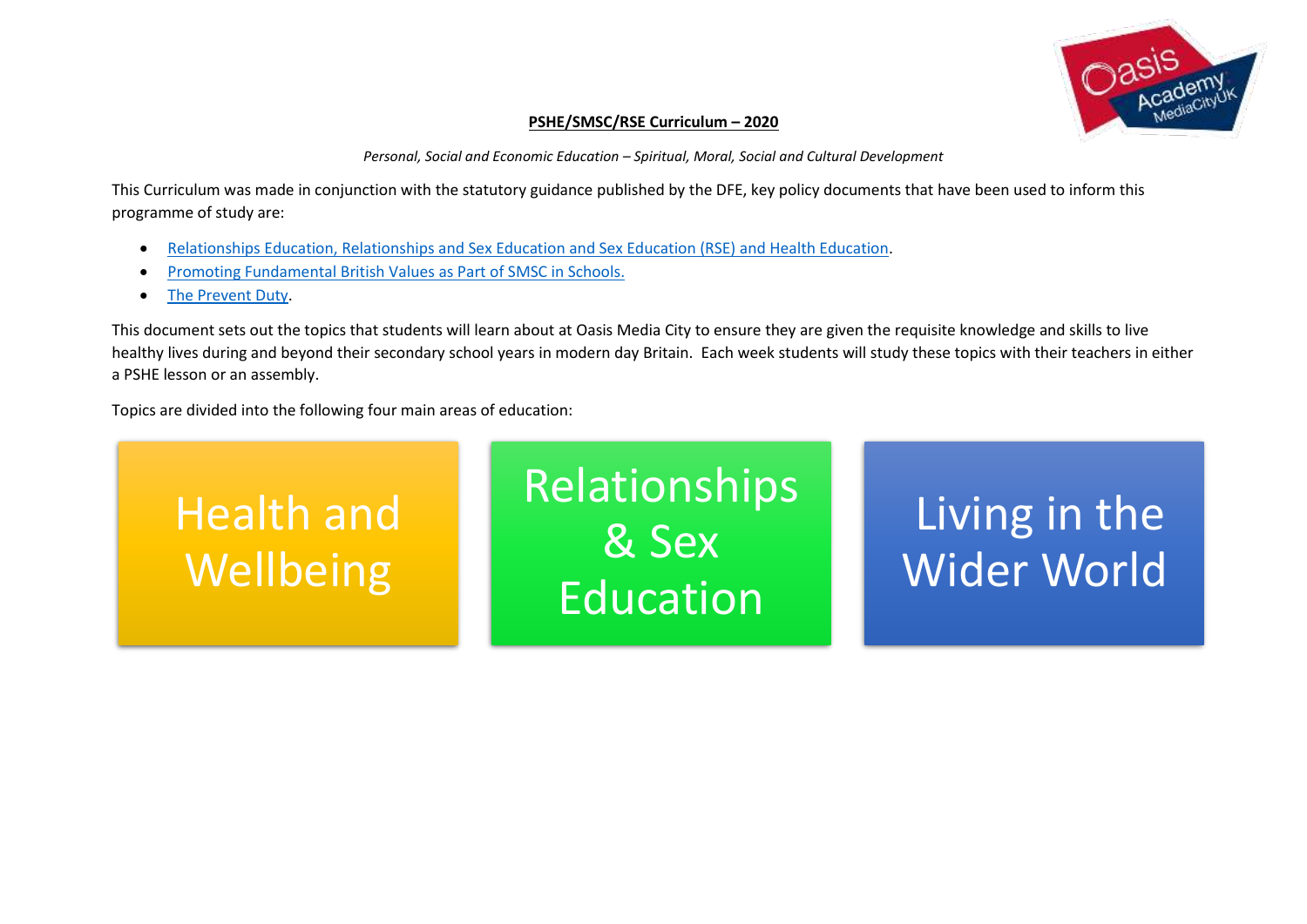## Summary of topics:

| <b>Core Theme</b>            | <b>Description</b>                                                                                                                                                                                                                                                                                                                                                                                                                                                                                                                                                                    |
|------------------------------|---------------------------------------------------------------------------------------------------------------------------------------------------------------------------------------------------------------------------------------------------------------------------------------------------------------------------------------------------------------------------------------------------------------------------------------------------------------------------------------------------------------------------------------------------------------------------------------|
| Health and<br>Wellbeing      | This theme is taught in HT1 and HT4 across all year groups.<br>Topics include, first aid; drugs and alcohol; peer influence; mental<br>health; puberty; emotional wellbeing; diet and exercise; impact of<br>peers including county lines, criminal exploitation and modern day<br>slavery, role models and the media on wellbeing.                                                                                                                                                                                                                                                   |
| Living in the wider<br>world | This theme is taught in HT2 and HT6. Topics include, careers;<br>teamwork; workplace skills; character traits; career pathways;<br>setting goals; application process including CVs and personal<br>statements; dealing with exam stress; financial decision making;<br>digital literacy including online safety and gambling;                                                                                                                                                                                                                                                        |
| <b>Relationships</b>         | This theme is taught in HT 3 and HT5 across all year groups.<br>Topics include, diversity; challenging discrimination of protected<br>characteristics; respectful relationships including sex education and<br>the impact of media and pornography; Communication in<br>relationships including contraception and sexual health;<br>relationship challenges and abuse; building friendships; personal<br>identity including gender identity, consent and sexual orientation;<br>relationship and sex education; relationships in your family<br>including neglect, missing from home. |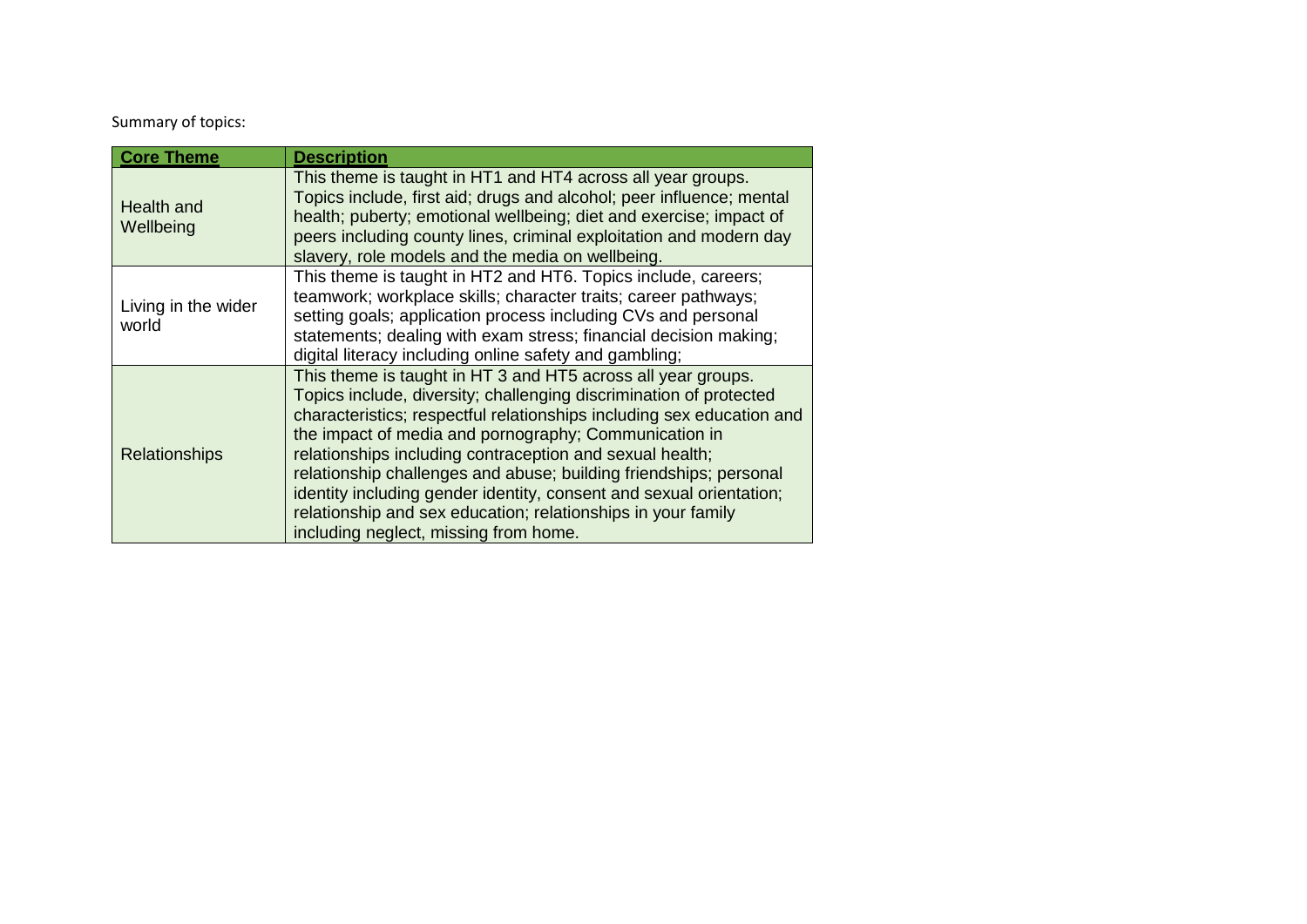|                | Half              | $\mathbf{1}$                                                                                                                                                                                         |                                                                                                                                                                                                 |                                                                                                                                                                                              | $\overline{2}$                                                                                                                                                                                        |                                                                                                                                                                                                                                | $\overline{\mathbf{3}}$                                                                                                                                        |                                                                                                                                                                                             | 4                                                                                                                                                                      | 5                                                                                                                                                                                            |                                                                                                                                                              | 6                                                                                                                                                                                            |                                                                                                                                                                                 |
|----------------|-------------------|------------------------------------------------------------------------------------------------------------------------------------------------------------------------------------------------------|-------------------------------------------------------------------------------------------------------------------------------------------------------------------------------------------------|----------------------------------------------------------------------------------------------------------------------------------------------------------------------------------------------|-------------------------------------------------------------------------------------------------------------------------------------------------------------------------------------------------------|--------------------------------------------------------------------------------------------------------------------------------------------------------------------------------------------------------------------------------|----------------------------------------------------------------------------------------------------------------------------------------------------------------|---------------------------------------------------------------------------------------------------------------------------------------------------------------------------------------------|------------------------------------------------------------------------------------------------------------------------------------------------------------------------|----------------------------------------------------------------------------------------------------------------------------------------------------------------------------------------------|--------------------------------------------------------------------------------------------------------------------------------------------------------------|----------------------------------------------------------------------------------------------------------------------------------------------------------------------------------------------|---------------------------------------------------------------------------------------------------------------------------------------------------------------------------------|
|                | Term:             | <b>PSHE/SMSC Theme:</b>                                                                                                                                                                              |                                                                                                                                                                                                 |                                                                                                                                                                                              | Living in the wider                                                                                                                                                                                   | <b>Relationship Education</b>                                                                                                                                                                                                  |                                                                                                                                                                |                                                                                                                                                                                             | <b>Health and Wellbeing</b>                                                                                                                                            | <b>Relationships</b>                                                                                                                                                                         |                                                                                                                                                              | Living in the wider                                                                                                                                                                          |                                                                                                                                                                                 |
|                |                   | <b>Health and Wellbeing</b>                                                                                                                                                                          |                                                                                                                                                                                                 | world                                                                                                                                                                                        |                                                                                                                                                                                                       |                                                                                                                                                                                                                                |                                                                                                                                                                |                                                                                                                                                                                             |                                                                                                                                                                        |                                                                                                                                                                                              |                                                                                                                                                              | world                                                                                                                                                                                        |                                                                                                                                                                                 |
| $\overline{7}$ |                   | <b>PSHE</b><br><b>Transition</b><br>and<br>safety                                                                                                                                                    | <b>Assembly</b>                                                                                                                                                                                 | <b>PSHE</b><br><b>Developin</b><br>g skills<br>and<br>aspiration<br>S                                                                                                                        | <b>Assembly</b>                                                                                                                                                                                       | <b>PSHE</b><br><b>Diversity</b>                                                                                                                                                                                                | <b>Assembly</b>                                                                                                                                                | <b>PSHE</b><br><b>Health</b><br>and<br>puberty                                                                                                                                              | <b>Assembly</b>                                                                                                                                                        | <b>PSHE</b><br><b>Building</b><br>relationsh<br>ips                                                                                                                                          | <b>Assemb</b><br>ly.                                                                                                                                         | <b>PSHE</b><br><b>Financial</b><br>decision<br>making                                                                                                                                        | <b>Assembl</b><br>y                                                                                                                                                             |
| $\overline{7}$ | <b>Topic</b><br>S | 1:<br>Behaviour<br>and<br>expectati<br>ons.<br>2: Moving<br>around<br>the<br>building.<br>3: Setting<br>the<br>Ground<br><b>Rules</b> for<br><b>PSHE</b><br>4: Dealing<br>with<br>change<br>$5:$ The | 1:<br>Principal'<br>$\mathsf{S}$<br>Welcome<br>2:Media<br>City Way<br>3:Interna<br>tinal Day<br>of Peace<br>4:<br>Recycle<br>Week<br>5:Black<br>History<br>Month<br>6:World<br>Mental<br>Health | 1: School<br>subjects at<br>Work.<br>2:<br>Interests<br>and<br>Careers.<br>3: Bias<br>and<br>Careers.<br>4: Time<br>Managem<br>ent<br>5: Xello<br>questionn<br>aires.<br>6: Saving<br>chosen | 1:Bonfire<br>Safety<br>2:<br>Remembr<br>ance<br>3:<br><b>Student</b><br>Survey<br>4: Careers<br>- Maths<br>5: World<br>Aids Day<br>6:9<br><b>Habits</b><br>7: Equality<br>&<br>Diversity<br>8: Awards | 1: PSHE<br>Ground<br>Rules.<br>2: Identity,<br>rights and<br>responsibil<br>ites.<br>3: Living in<br>a diverse<br>society.<br>4: Being an<br>active<br>Bystander.<br>5: Types of<br><b>Bullying</b><br>6:<br>Respondin<br>g to | 1:New<br>Years<br>Resolutions<br>2: Taking<br>Responsibil<br>ity<br>3: Careers -<br>Science<br>4:<br>Holocaust<br>5:<br>Hub/Comm<br>unity<br>6:<br>Valentines' | 1: PSHE<br>ground<br>rules.<br>2: Making<br>healthy<br>choices.<br>3: Physical<br>and<br>emotional<br>changes<br>during<br>puberty.<br>4:<br>Personal<br>hygiene.<br>5:<br>Recognise<br>and | 1: Fairtrade<br>Fortnight<br>$2:$ Int<br>Women's/<br>World<br>Book Day<br>3: British<br>Science<br>Week<br>4: Student<br>Survey<br>5: Careers -<br>Global<br>6: Awards | 1: PSHE<br>Ground<br>Rules.<br>2:<br>Selfworth.<br>3: Positive<br>Relations<br>hips.<br>4:<br>Recognisi<br>ng<br>unhealthy<br>relationsh<br>ips.<br>5:<br>Challengi<br>ng media<br>stereotyp | 1:<br><b>Disabilit</b><br>v<br>Awaren<br>ess<br>2:<br>Careers<br>- CAPA<br>3:VE<br>Day<br>4:<br>Mental<br>Health<br>(Exams)<br>5:<br>Manche<br>ster<br>Remem | 1: Making<br>safe<br>financial<br>choices.<br>2: Ethical<br>businesse<br>S.<br>3:<br>Unethical<br><b>Businesse</b><br>S.<br>4: Saving<br>and<br>budgetin<br>g.<br>5:<br>Gambling<br>$6:$ The | 1: World<br>Environ<br>ment<br>Day<br>2: EOY<br>Rewards<br>3:Exams<br>4:Refuge<br>e Day<br>5: Pride<br>6:<br><b>Student</b><br>Leaders<br>hip<br>7:<br>Summer<br>Safety/E<br>OY |
|                |                   | Bystander<br>effect                                                                                                                                                                                  | Day &<br>Homeless                                                                                                                                                                               | careers.                                                                                                                                                                                     |                                                                                                                                                                                                       | bullying<br>and                                                                                                                                                                                                                |                                                                                                                                                                | respond<br>to                                                                                                                                                                               |                                                                                                                                                                        | es.                                                                                                                                                                                          | bers                                                                                                                                                         | economy                                                                                                                                                                                      | awards                                                                                                                                                                          |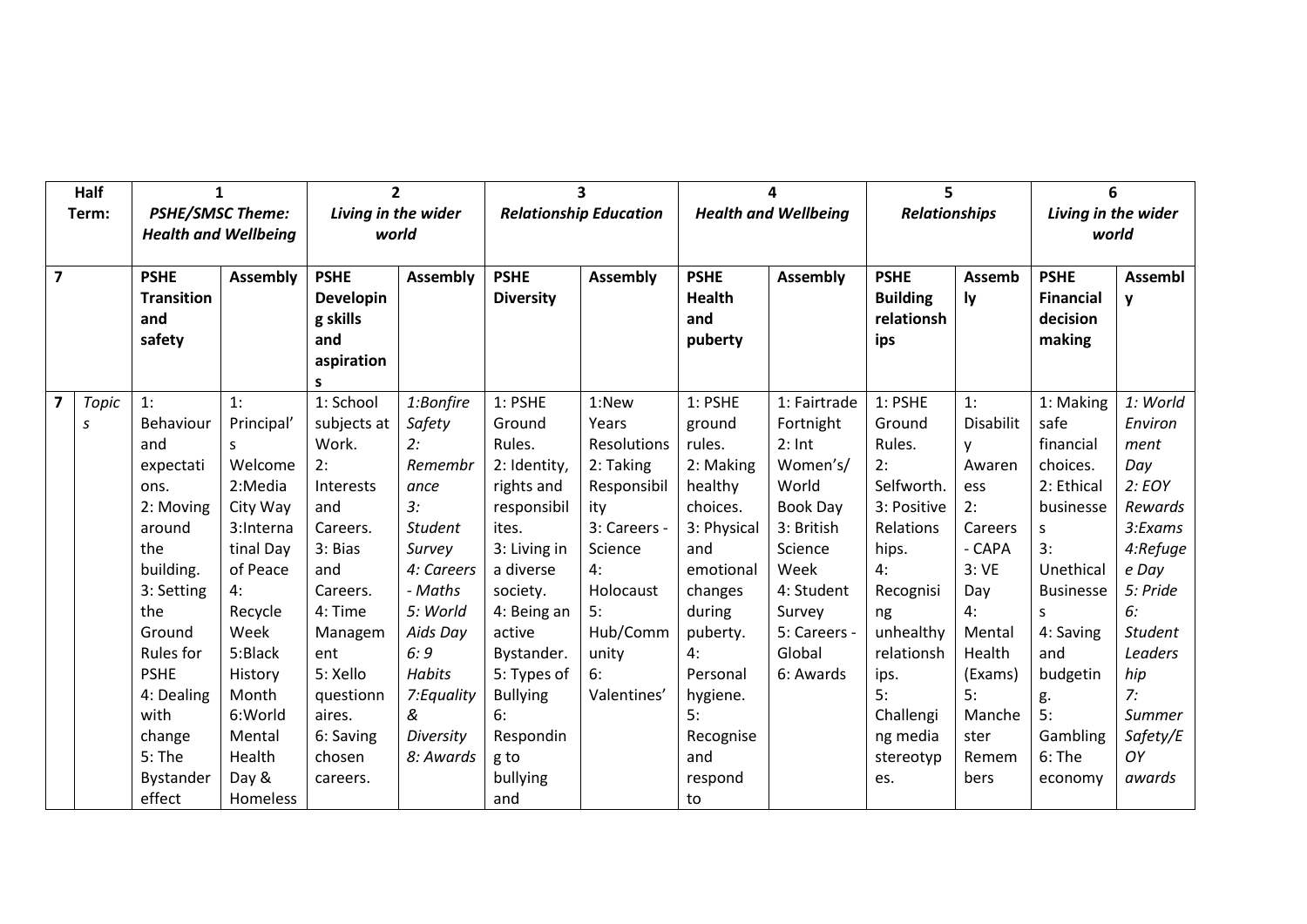|   |              | 6: Calling   | ness            | $(5$ and $6$    |                 | supporting        |                 | unwanted         |                 | 6:              |                  |                |                |
|---|--------------|--------------|-----------------|-----------------|-----------------|-------------------|-----------------|------------------|-----------------|-----------------|------------------|----------------|----------------|
|   |              | 999          | week.           | need            |                 | others.           |                 | contact.         |                 | Introducti      |                  |                |                |
|   |              | 7:           | 7:Careers       | laptops so      |                 |                   |                 | 6: Help          |                 | on to           |                  |                |                |
|   |              | Qualities    | - English       | can be          |                 |                   |                 | and              |                 | consent.        |                  |                |                |
|   |              | of a         |                 | done at         |                 |                   |                 | Support          |                 |                 |                  |                |                |
|   |              | Helper       |                 | any point       |                 |                   |                 | for FGM.         |                 |                 |                  |                |                |
|   |              | All first    |                 | during the      |                 |                   |                 |                  |                 |                 |                  |                |                |
|   |              | aid          |                 | half term).     |                 |                   |                 |                  |                 |                 |                  |                |                |
|   |              | lessons      |                 |                 |                 |                   |                 |                  |                 |                 |                  |                |                |
|   |              | are          |                 |                 |                 |                   |                 |                  |                 |                 |                  |                |                |
|   |              | included     |                 |                 |                 |                   |                 |                  |                 |                 |                  |                |                |
|   |              | here.        |                 |                 |                 |                   |                 |                  |                 |                 |                  |                |                |
| 8 | <b>Topic</b> | <b>PSHE</b>  | <b>Assembly</b> | <b>Communit</b> | <b>Assembly</b> | <b>Discrimina</b> | <b>Assembly</b> | <b>Emotional</b> | <b>Assembly</b> | <b>Identity</b> | <b>Assemb</b>    | <b>Digital</b> | <b>Assembl</b> |
|   | S            | <b>Drugs</b> |                 | y and           |                 | tion              |                 | wellbeing        |                 | and             | $I_{\mathbf{y}}$ | Literacy       | у              |
|   |              | and          |                 | careers         |                 |                   |                 |                  |                 | relationsh      |                  |                |                |
|   |              | alcohol      |                 |                 |                 |                   |                 |                  |                 | ips             |                  |                |                |
| 8 | <b>Topic</b> | 1:Media      | 1:              | 1:              | 1:Bonfire       | 1: PSHE           | 1:New           | 1: PSHE          | 1: Fairtrade    | 1: Positive     | 1:               | 1:             | 1: World       |
|   | $(s)$ :      | City Way     | Principal'      | Exploring       | Safety          | Ground            | Years           | ground           | Fortnight       | Healthy         | Disabilit        | Developi       | Environ        |
|   |              | 2:Introdu    | S               | learning        | 2:              | Rules.            | Resolutions     | rules.           | $2:$ Int        | relationsh      | y                | ng             | ment           |
|   |              | ction to     | Welcome         | styles.         | Remembr         | 2:                | 2: Taking       | 2:               | Women's/        | ips.            | Awaren           | healthy        | Day            |
|   |              | PSHE/SM      | 2:Media         | 2: Time         | ance            | <b>Different</b>  | Responsibil     | Attitudes        | World           | 2:              | ess              | habits RE:     | 2:EOY          |
|   |              | SC&          | City Way        | managem         | 3:              | beliefs and       | ity             | towards          | <b>Book Day</b> | Different       | 2:               | Social         | Rewards        |
|   |              | Setting      | 3:Interna       | ent skills.     | <b>Student</b>  | decisions.        | 3: Careers -    | mental           | 3: British      | types of        | Careers          | Media.         | 3:Exams        |
|   |              | the          | tinal Day       | 3.              | Survey          | 3: Gender         | Science         | health.          | Science         | relationsh      | - CAPA           | 2:             | 4:Refuge       |
|   |              | ground       | of Peace        | Personalit      | 4: Careers      | identity.         | 4:              | 3: Myths         | Week            | ips.            | 3:VE             | Recognisi      | e Day          |
|   |              | rules        | 4:              | y styles.       | - Maths         | 4: Active         | Holocaust       | and              | 4: Student      | 3:              | Day              | ng             | 5: Pride       |
|   |              | 3:           | Recycle         | 4: Skills.      | 5: World        | Bystander         | 5:              | stigmas.         | Survey          | Developin       | 4:               | Groomin        | 6:             |
|   |              | Dangers      | Week            | 5: Xello        | Aids Day        | - focus on        | Hub/Comm        | 4:               | 5: Careers -    | g healthy       | Mental           | g, how         | <b>Student</b> |
|   |              | of           | 5:Black         | questionn       | 6:9             | transphobi        | unity           | Wellbeing        | Global          | relationsh      | Health           | and            | Leaders        |
|   |              | Smoking.     | History         | aires.          | <b>Habits</b>   | a, biphobia       | 6:              | and              | 6: Awards       | ips.            | (Exams)          | where to       | hip            |
|   |              | 4: Alcohol   | Month           | 6: Saving       | 7:Equality      | and               | Valentines'     | managing         |                 | 4:              | 5:               | seek           | 7:             |
|   |              | **PSHE       | 6:World         | chosen          | &               | homophob          |                 | emotions.        |                 | Consent,        | Manche           | support.       | Summer         |
|   |              | associatio   | Mental          | careers.        | Diversity       | ia.               |                 |                  |                 | the law         | ster             |                | Safety/E       |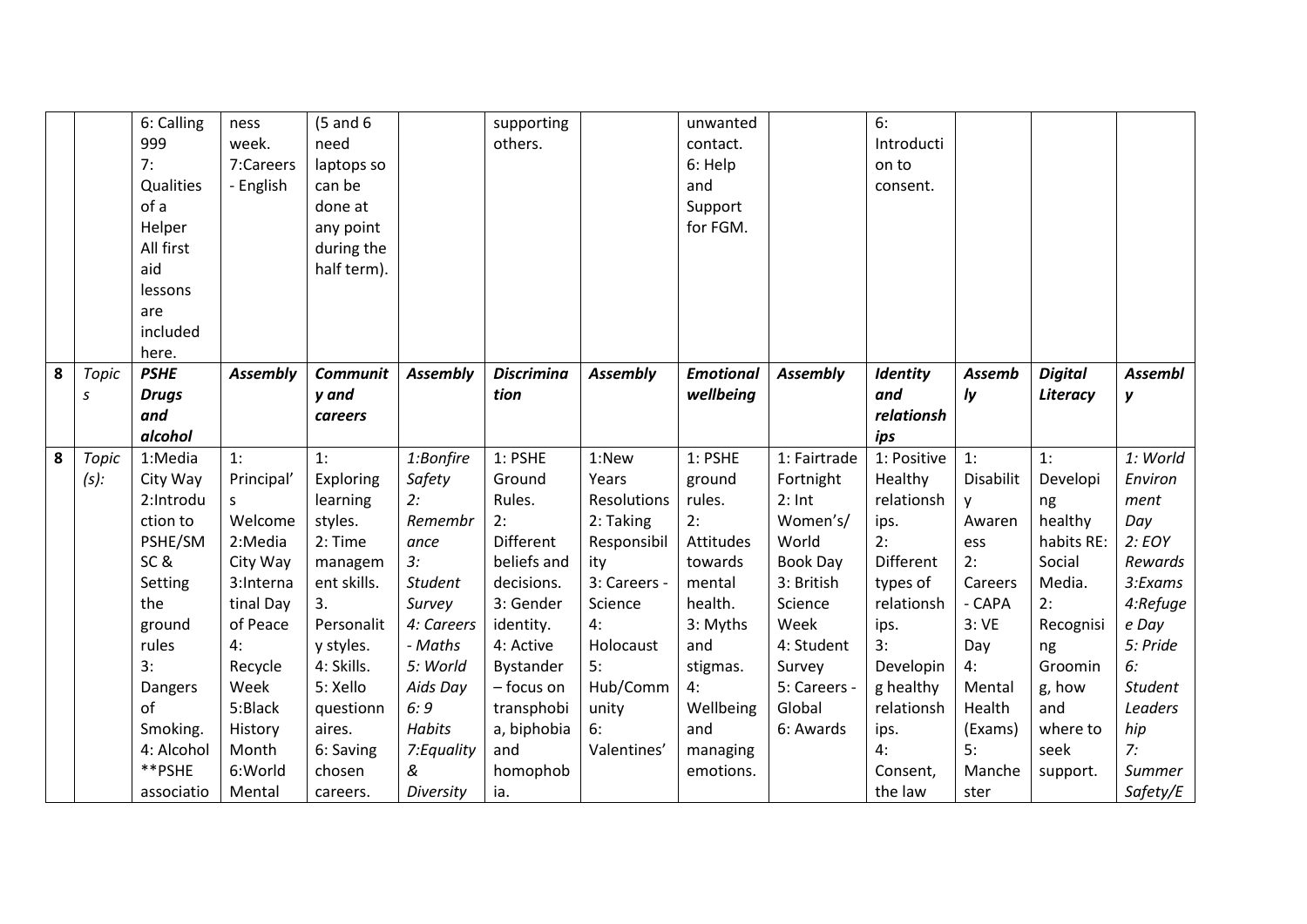|   |                         | n is<br>releasing<br>a new<br>program<br>me this<br>summer<br>so will<br>update<br>when that<br>is<br>released. | Health<br>Day &<br>Homeless<br>ness<br>week.<br>7:Careers<br>- English | $(5$ and $6$<br>need<br>laptops so<br>can be<br>done at<br>any point<br>during the<br>half term). | 8: Awards                                    | 5: Active<br>bystander<br>$-$ racism<br>and<br>religious<br>discriminat<br>ion. |                                                                  | 5:<br>Resilience.<br>6: Healthy<br>and<br>unhealthy<br>coping<br>strategies. |                                                                               | and<br>relationsh<br>ips.<br>5: Risks of<br>Sexting.<br>6: Basics<br>of<br>contracep<br>tion. | Remem<br>bers                                | 3:<br>Assessing<br>media<br>sources<br>and<br>news.<br>4:<br>Sharing<br>informati<br>on safely<br>online.<br>5:<br>Financial<br>security<br>online.<br>6:<br>Managin<br>g risks RE<br>Gambling | OY<br>awards                                            |
|---|-------------------------|-----------------------------------------------------------------------------------------------------------------|------------------------------------------------------------------------|---------------------------------------------------------------------------------------------------|----------------------------------------------|---------------------------------------------------------------------------------|------------------------------------------------------------------|------------------------------------------------------------------------------|-------------------------------------------------------------------------------|-----------------------------------------------------------------------------------------------|----------------------------------------------|------------------------------------------------------------------------------------------------------------------------------------------------------------------------------------------------|---------------------------------------------------------|
|   |                         | <b>PSHE</b><br>Peer<br>influency,<br>substance<br>abuse<br>and<br>gangs                                         | <b>Assembly</b>                                                        | <b>Setting</b><br>goals                                                                           | <b>Assembly</b>                              | Respectful<br>relationshi<br>ps                                                 | <b>Assembly</b>                                                  | <b>Healthy</b><br>Lifestyle                                                  | <b>Assembly</b>                                                               | <b>Intimate</b><br>relationsh<br>ips                                                          | <b>Assemb</b><br>Iy                          | <b>Employa</b><br>bility<br>skills                                                                                                                                                             | <b>Assembl</b><br>y                                     |
| 9 | <b>Topic</b><br>$(s)$ : | 1:Introdu<br>ction to<br>PSHE/SM<br>SC&<br>Setting<br>the                                                       | 1:<br>Principal'<br>S<br>Welcome<br>2:Media<br>City Way                | 1:<br>Discover<br>Learning<br>Pathways.                                                           | 1:Bonfire<br>Safety<br>2:<br>Remembr<br>ance | 1: PSHE<br>ground<br>rules.<br>2:<br>Different                                  | 1:New<br>Years<br>Resolutions<br>2: Taking<br>Responsibil<br>ity | 1: Physical<br>and<br>mental<br>health.                                      | 1: Fairtrade<br>Fortnight<br>$2:$ Int<br>Women's/<br>World<br><b>Book Day</b> | 1: PSHE<br>Ground<br>rules.<br>2:<br>Assessing<br>readiness                                   | 1:<br><b>Disabilit</b><br>y<br>Awaren<br>ess | 1: Young<br>people's<br>employm<br>ent<br>rights.<br><b>Modern</b>                                                                                                                             | 1: World<br>Environ<br>ment<br>Day<br>2: EOY<br>Rewards |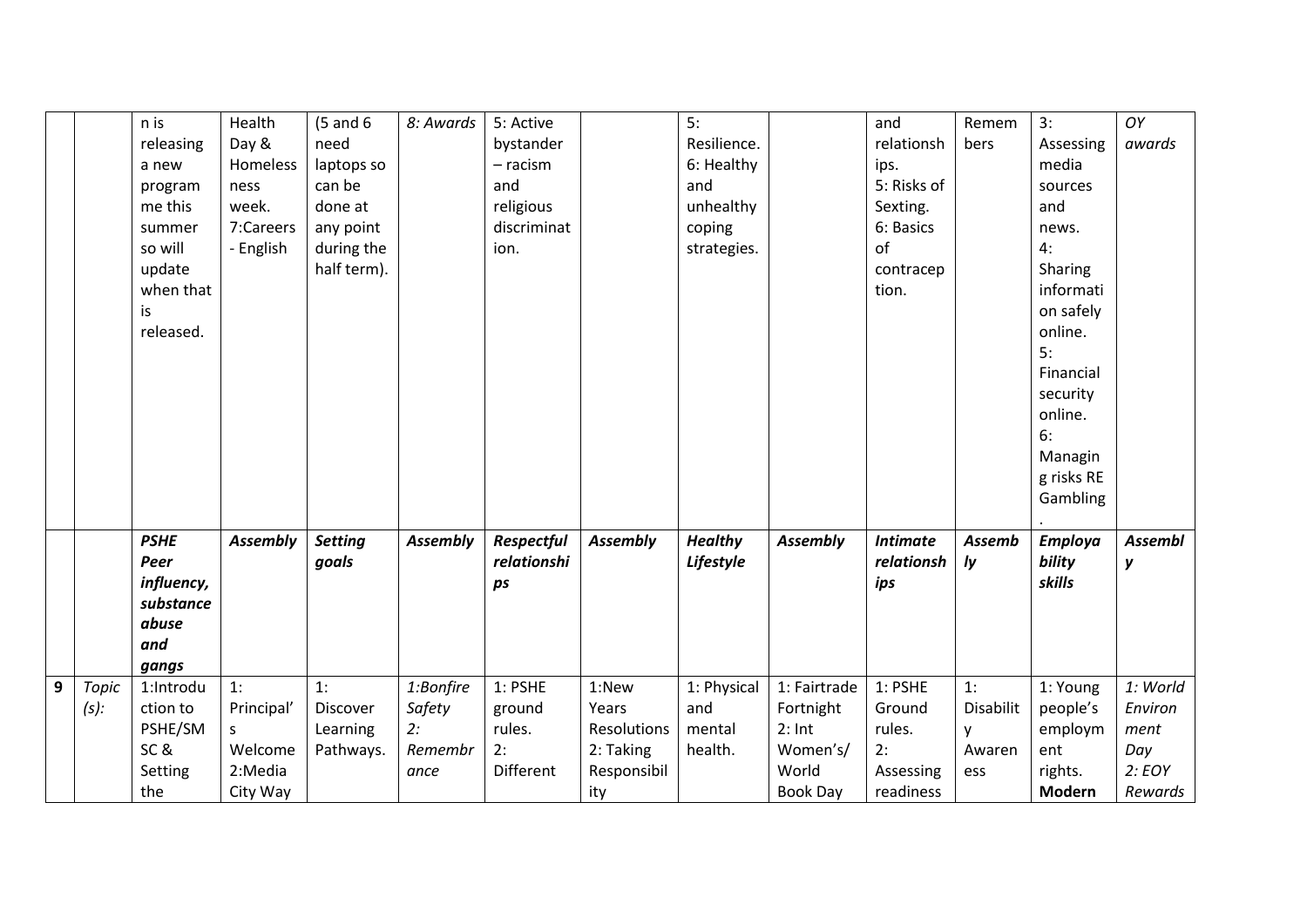|     | ground         | 3:Interna       | 2: Explore       | 3:              | types of          | 3: Careers -    | 2: Time          | 3: British      | for sexual        | 2:      | Day             | 3:Exams        |
|-----|----------------|-----------------|------------------|-----------------|-------------------|-----------------|------------------|-----------------|-------------------|---------|-----------------|----------------|
|     | rules          | tinal Day       | Career           | <b>Student</b>  | family.           | Science         | Managem          | Science         | relationsh        | Careers | <b>Slavery</b>  | 4:Refuge       |
| 2:  |                | of Peace        | Matches.         | Survey          | 3: Positive       | 4:              | ent.             | Week            | ips.              | - CAPA  | 2:              | e Day          |
|     | Dangers        | 4:              | 3: School        | 4: Careers      | family            | Holocaust       | 3: Healthy       | 4: Student      | 3:                | 3:VE    | Enterprisi      | 5: Pride       |
| of  |                | Recycle         | subjects at      | - Maths         | relationshi       | 5:              | eating.          | Survey          | Consent.          | Day     | ng and          | 6:             |
|     | Smoking.       | Week            | work.            | 5: World        | ps.               | Hub/Comm        | 4: Body          | 5: Careers -    | 4: STIS           | 4:      | employa         | <b>Student</b> |
| 3:  |                | 5:Black         | 4:               | Aids Day        | Recognisin        | unity           | image.           | Global          | and               | Mental  | bility.         | Leaders        |
|     | Alcohol.       | History         | Interests.       | 6:9             | g neglect.        | 6:              | 5: Cancer        | 6: Awards       | negotiatin        | Health  | 3:              | hip            |
| 4:  |                | Month           | 5: Xello         | <b>Habits</b>   | 4: Conflict       | Valentines'     | 6: Healthy       |                 | g safer           | (Exams) | Managin         | 7:             |
|     | Unhealthy      | 6:World         | questionn        | 7: Equality     | resolution.       |                 | body             |                 | sex in            | 5:      | g your          | Summer         |
|     | Social         | Mental          | aires.           | &               | 5:                |                 | choices.         |                 | relationsh        | Manche  | brand           | Safety/E       |
|     | Groups.        | Health          | 6: Saving        | Diversity       | Homelessn         |                 |                  |                 | ips.              | ster    | online.         | OY             |
|     | 5: Risks       | Day &           | chosen           | 8: Awards       | ess.              |                 |                  |                 | 5:                | Remem   | 4:              | awards         |
| and |                | Homeless        | careers.         |                 | <b>Missing</b>    |                 |                  |                 | Pregnanc          | bers    | Workplac        |                |
|     | conseque       | ness            | $(5$ and $6$     |                 | from              |                 |                  |                 | у.                |         | e skills.       |                |
|     | nces.          | week.           | need             |                 | Home              |                 |                  |                 | 6: Risks          |         | 5:              |                |
|     | County         | 7:Careers       | laptops so       |                 | 6:                |                 |                  |                 | around            |         | Managin         |                |
|     | Lines          | - English       | can be           |                 | Managing          |                 |                  |                 | sexting.          |         | g               |                |
|     | 6: Getting     |                 | done at          |                 | change.           |                 |                  |                 |                   |         | feedback.       |                |
| out |                |                 | any point        |                 |                   |                 |                  |                 |                   |         | 6:              |                |
| 7:  |                |                 | during the       |                 |                   |                 |                  |                 |                   |         | Accessing       |                |
|     | <b>Modern</b>  |                 | half term).      |                 |                   |                 |                  |                 |                   |         | support         |                |
| Day |                |                 |                  |                 |                   |                 |                  |                 |                   |         | RE:             |                |
|     | <b>Slavery</b> |                 |                  |                 |                   |                 |                  |                 |                   |         | Online          |                |
|     |                |                 |                  |                 |                   |                 |                  |                 |                   |         | Presence.       |                |
|     | <b>PSHE</b>    | <b>Assembly</b> | <b>Experienc</b> | <b>Assembly</b> | <b>Healthy</b>    | <b>Assembly</b> | <b>Exploring</b> | <b>Assembly</b> | <b>Addressin</b>  | Assemb  | <b>Applying</b> | <b>Assembl</b> |
|     | <b>Mental</b>  |                 | e and            |                 | <b>Relationsh</b> |                 | influence        |                 | $\boldsymbol{g}$  | ly      | for             | y              |
|     | <b>Health</b>  |                 | skills           |                 | ips               |                 |                  |                 | <b>Extremis</b>   |         | college         |                |
|     |                |                 |                  |                 |                   |                 |                  |                 | m and             |         |                 |                |
|     |                |                 |                  |                 |                   |                 |                  |                 | <b>Radicalisa</b> |         |                 |                |
|     |                |                 |                  |                 |                   |                 |                  |                 | tion              |         |                 |                |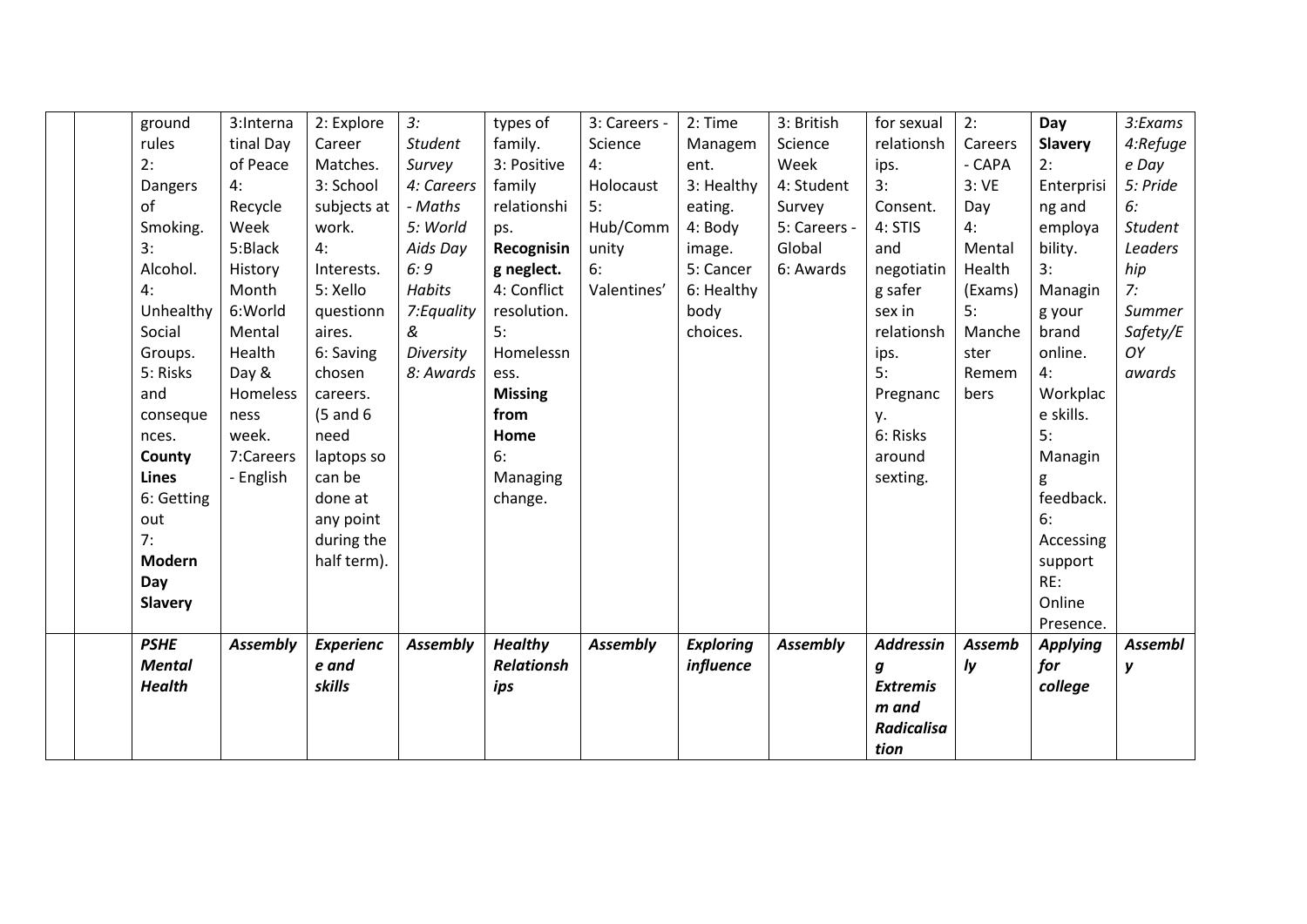| $\mathbf{1}$ | <b>Topic</b> | 1:Media   | 1:         | 1: Getting   | 1:Bonfire      | 1: PSHE     | 1:New        | 1: Positive | 1: Fairtrade | 1: PSHE     | 1:        | Time for   | 1: World |
|--------------|--------------|-----------|------------|--------------|----------------|-------------|--------------|-------------|--------------|-------------|-----------|------------|----------|
| $\mathbf 0$  | $(s)$ :      | City Way  | Principal' | experienc    | Safety         | Ground      | Years        | and         | Fortnight    | Ground      | Disabilit | College    | Environ  |
|              |              | 2:Introdu | S          | e.           | 2:             | Rules.      | Resolutions  | negative    | $2:$ Int     | rules.      | y         | Applicati  | ment     |
|              |              | ction to  | Welcome    | 2: Study     | Remembr        | 2:          | 2: Taking    | role        | Women's/     | 2:          | Awaren    | ons and    | Day      |
|              |              | PSHE/SM   | 2:Media    | Skills and   | ance           | Relationshi | Responsibil  | models.     | World        | Communi     | ess       | personal   | 2:EOY    |
|              |              | SC&       | City Way   | Habits       | 3:             | p Values.   | ity          | 2: Gang     | Book Day     | ty,         | 2:        | statemen   | Rewards  |
|              |              | Setting   | 3:Interna  | 3. Self      | <b>Student</b> | 3: Sex,     | 3: Careers - | Culture.    | 3: British   | respect     | Careers   | t writing. | 3:Exams  |
|              |              | the       | tinal Day  | Advocacy.    | Survey         | gender      | Science      | 3: Impact   | Science      | and         | - CAPA    |            | 4:Refuge |
|              |              | ground    | of Peace   | 4: Work      | 4: Careers     | and         | 4:           | of Drugs    | Week         | belonging   | 3:VE      |            | e Day    |
|              |              | rules     | 4:         | Values.      | - Maths        | relationshi | Holocaust    | and         | 4: Student   | 3:          | Day       |            | 5: Pride |
|              |              | 3: New    | Recycle    | 5. Defining  | 5: World       | ps.         | 5:           | Alcohol.    | Survey       | Equality    | 4:        |            | 6:       |
|              |              | Challenge | Week       | Success      | Aids Day       | 4:          | Hub/Comm     | 4:          | 5: Careers - | Act,        | Mental    |            | Student  |
|              |              | S.        | 5:Black    | 5: Xello     | 6:9            | Managing    | unity        | Substance   | Global       | Diversity   | Health    |            | Leaders  |
|              |              | 4:        | History    | questionn    | Habits         | Attitudes   | 6:           | Abuse.      | 6: Awards    | and         | (Exams)   |            | hip      |
|              |              | Reframing | Month      | aires.       | 7: Equality    | to          | Valentines'  | 5: Peer     |              | Values.     | 5:        |            | 7:       |
|              |              | Negative  | 6:World    | 6: Saving    | &              | Pornograp   |              | Pressure.   |              | 4:          | Manche    |            | Summer   |
|              |              | Thinking. | Mental     | chosen       | Diversity      | hy.         |              | 6: How to   |              | Managing    | ster      |            | Safety/E |
|              |              | 5: When   | Health     | careers.     | 8: Awards      | 5: Consent. |              | seek help.  |              | informati   | Remem     |            | OY       |
|              |              | to Seek   | Day &      | $(5$ and $6$ |                | 6:          |              |             |              | on from     | bers      |            | awards   |
|              |              | Help.     | Homeless   | need         |                | Exploitatio |              |             |              | social      |           |            |          |
|              |              | 6:        | ness       | laptops so   |                | n.          |              |             |              | media.      |           |            |          |
|              |              | Promotin  | week.      | can be       |                |             |              |             |              | 5: Safely   |           |            |          |
|              |              | g         | 7:Careers  | done at      |                |             |              |             |              | challengin  |           |            |          |
|              |              | emotional | - English  | any point    |                |             |              |             |              | g           |           |            |          |
|              |              | Wellbeing |            | during the   |                |             |              |             |              | discrimina  |           |            |          |
|              |              |           |            | half term).  |                |             |              |             |              | tion.       |           |            |          |
|              |              |           |            |              |                |             |              |             |              | 6:          |           |            |          |
|              |              |           |            |              |                |             |              |             |              | Recognisi   |           |            |          |
|              |              |           |            |              |                |             |              |             |              | ng and      |           |            |          |
|              |              |           |            |              |                |             |              |             |              | respondin   |           |            |          |
|              |              |           |            |              |                |             |              |             |              | g to        |           |            |          |
|              |              |           |            |              |                |             |              |             |              | radicalisat |           |            |          |
|              |              |           |            |              |                |             |              |             |              | ion and     |           |            |          |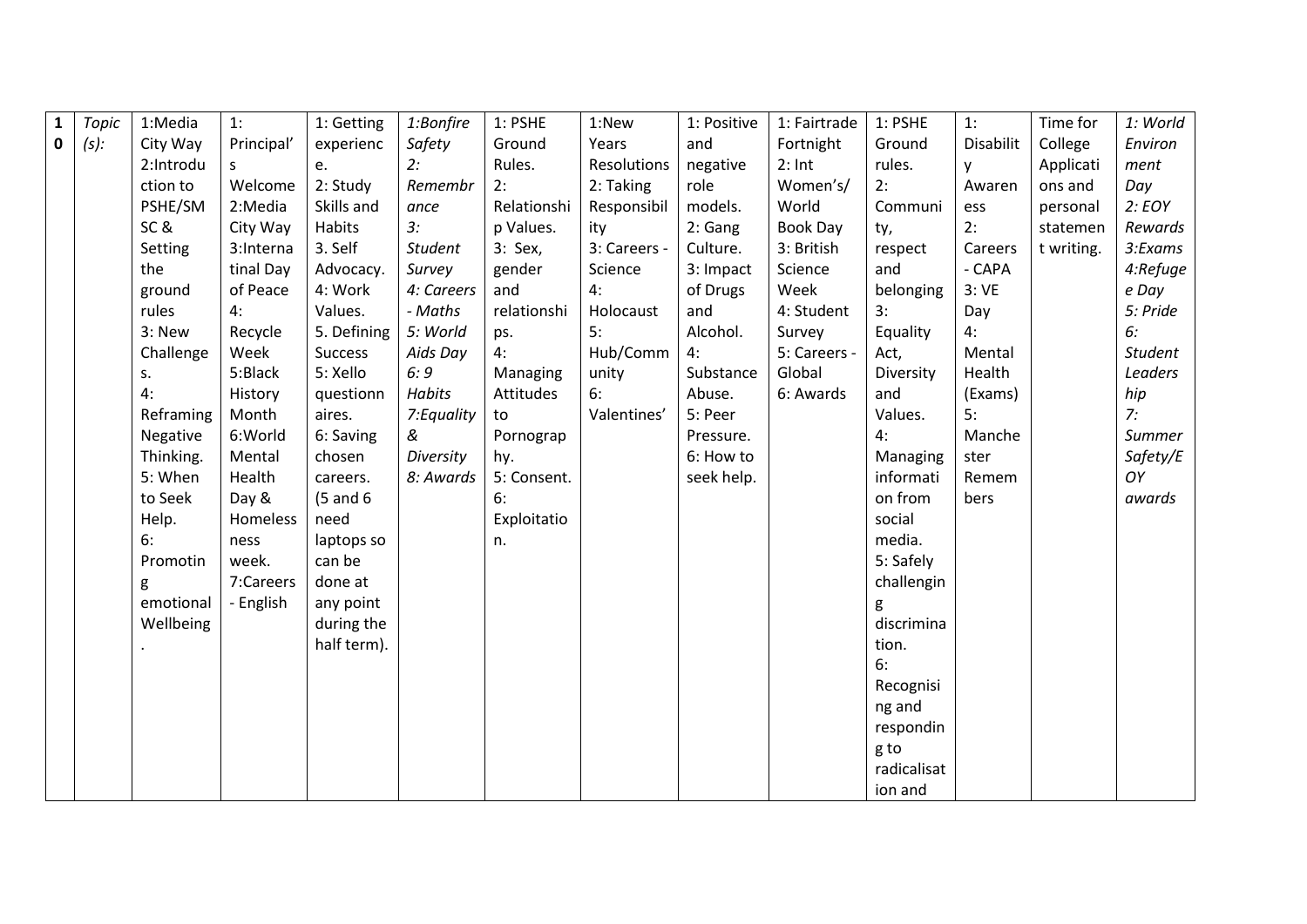|              |         |                   |                 |                   |                 |                 |                 |              |                 | extremis        |           |  |
|--------------|---------|-------------------|-----------------|-------------------|-----------------|-----------------|-----------------|--------------|-----------------|-----------------|-----------|--|
|              |         |                   |                 |                   |                 |                 |                 |              |                 | m.              |           |  |
|              |         |                   |                 |                   |                 |                 |                 |              |                 |                 |           |  |
|              |         | <b>PSHE</b>       | <b>Assembly</b> | <b>Next steps</b> | <b>Assembly</b> | <b>Communic</b> | <b>Assembly</b> | Independ     | <b>Assembly</b> | <b>Next</b>     | Assemb    |  |
|              |         | <b>Applicatio</b> |                 | and exam          |                 | ation in        |                 | ence.        |                 | steps           | ly        |  |
|              |         | n process         |                 | stress            |                 | relationshi     |                 |              |                 | <b>Revision</b> |           |  |
|              |         |                   |                 |                   |                 | ps              |                 |              |                 | technique       |           |  |
|              |         |                   |                 |                   |                 |                 |                 |              |                 | s.              |           |  |
| $\mathbf{1}$ | Topic   | 1: Careers        | 1:              | 1:                | 1:Bonfire       | 1: PSHE         | 1:New           | 1:           | 1: Fairtrade    | 1:              | 1:        |  |
| $\mathbf{1}$ | $(s)$ : | in the            | Principal'      | Personal          | Safety          | Ground          | Years           | Managing     | Fortnight       | Revision        | Disabilit |  |
|              |         | locality.         | S               | statement         | 2:              | Rules.          | Resolutions     | risk safely. | $2:$ Int        | Techniqu        | y         |  |
|              |         | 2: Careers        | Welcome         | $S_{+}$           | Remembr         | 2: Values       | 2: Taking       | 2: First     | Women's/        | es and          | Awaren    |  |
|              |         | in the            | 2:Media         | 2: My             | ance            | and             | Responsibil     | Aid Skills.  | World           | strategies      | ess       |  |
|              |         | locality.         | City Way        | achievem          | 3:              | emotions.       | ity             | 3: First     | Book Day        |                 | 2:        |  |
|              |         | 3: Xello          | 3:Interna       | ents.             | <b>Student</b>  | 3: Gender       | 3: Careers -    | Aid skills.  | 3: British      | 2:              | Careers   |  |
|              |         | questionn         | tinal Day       | 3: Drafting       | Survey          | Identity        | Science         | 4:           | Science         | Maximisin       | - CAPA    |  |
|              |         | aires and         | of Peace        | PS.               | 4: Careers      | and Sexual      | 4:              | Lifestyle    | Week            | g               | 3:VE      |  |
|              |         | career            | 4: College      | 4: Typing         | - Maths         | orientation     | Holocaust       | and          | 4: Student      | employab        | Day       |  |
|              |         | exploratio        | Applicati       | up PS.            | 5: World        |                 | 5:              | Cancer.      | Survey          | ility.          | 4:        |  |
|              |         | n.                | ons.            | 5: Dealing        | Aids Day        | 4:              | Hub/Comm        | 5:           | 5: Careers -    | 3:              | Mental    |  |
|              |         | 4: Types          | Recycle         | with              | 6:9             | Communic        | unity           | Vaccinatio   | Global          | Workers         | Health    |  |
|              |         | of                | Week            | change.           | <b>Habits</b>   | ation in        | 6:              | ns.          | 6: Awards       | rights          | (Exams)   |  |
|              |         | qualificati       | 5:Black         | 6: Exam           | 7: Equality     | relationshi     | Valentines'     | 6:           |                 | while           | 5:        |  |
|              |         | ons.              | History         | Stress.           | &               | ps.             |                 | Accessing    |                 | working         | Manche    |  |
|              |         | 5: Local          | Month           |                   | Diversity       | 5:              |                 | health       |                 | part time.      | ster      |  |
|              |         | colleges.         | 6:World         |                   | 8: Awards       | Navigating      |                 | services.    |                 | 4:              | Remem     |  |
|              |         | 6: Local          | Mental          |                   |                 | relationshi     |                 |              |                 | Managing        | bers      |  |
|              |         | courses.          | Health          |                   |                 | ps online.      |                 |              |                 | work/life       |           |  |
|              |         |                   | Day &           |                   |                 | 6:              |                 |              |                 | balance.        |           |  |
|              |         |                   | Homeless        |                   |                 | Unhealthy       |                 |              |                 |                 |           |  |
|              |         |                   | ness            |                   |                 | relationshi     |                 |              |                 |                 |           |  |
|              |         |                   | week.           |                   |                 | ps and          |                 |              |                 |                 |           |  |
|              |         |                   |                 |                   |                 | where to        |                 |              |                 |                 |           |  |